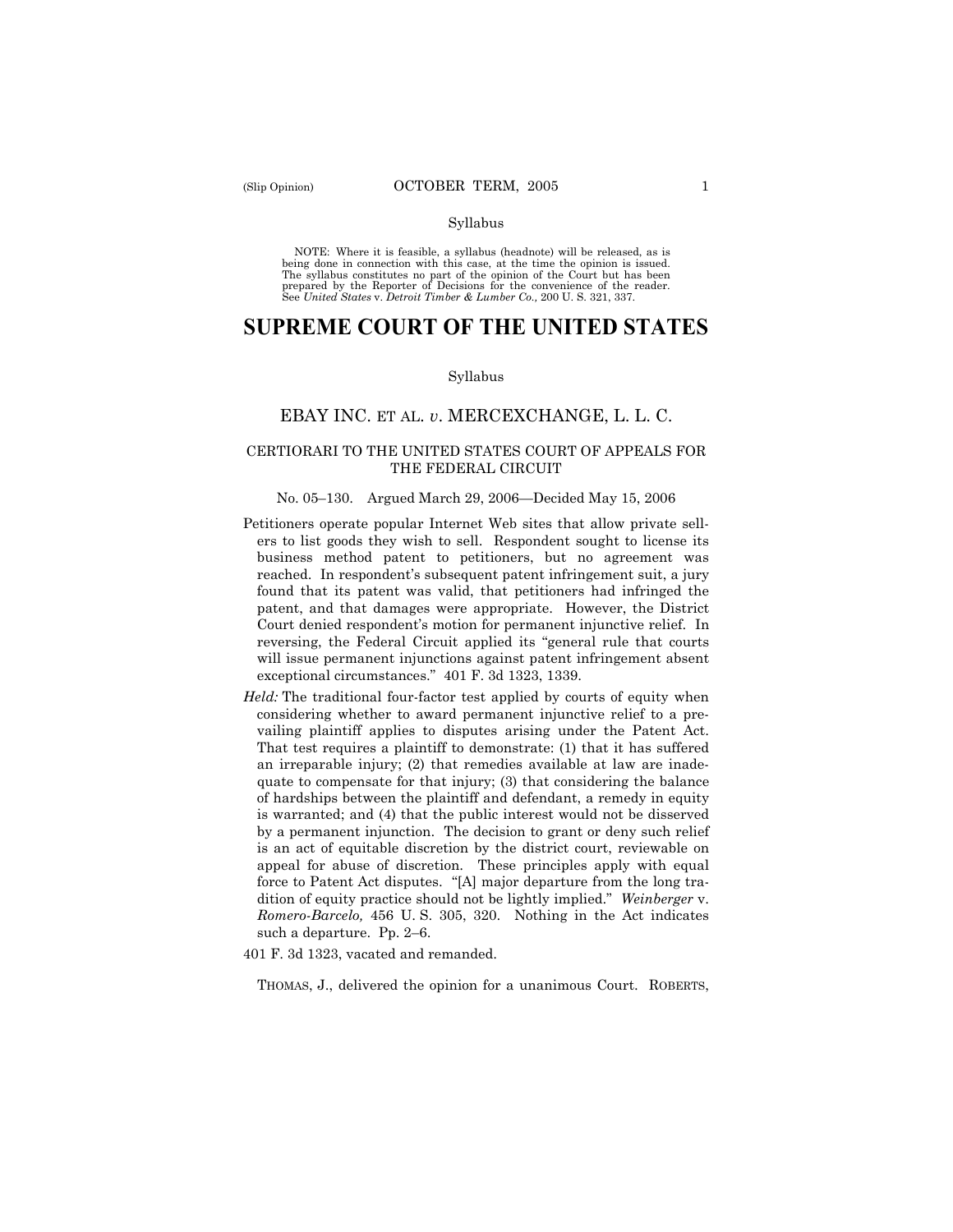# Syllabus

C. J., filed a concurring opinion, in which SCALIA and GINSBURG, JJ., joined. KENNEDY, J., filed a concurring opinion, in which STEVENS, SOUTER, and BREYER, JJ., joined.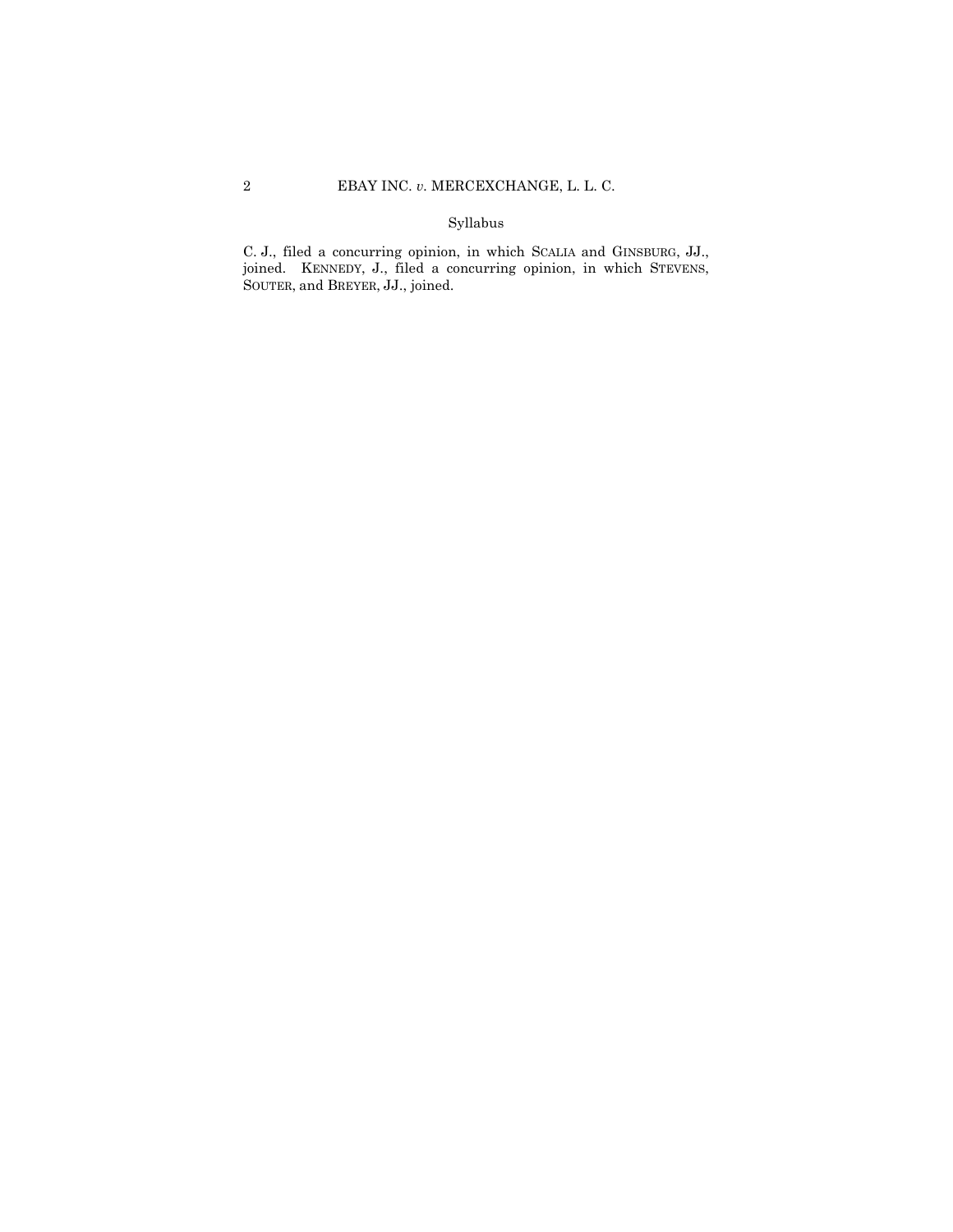NOTICE: This opinion is subject to formal revision before publication in the preliminary print of the United States Reports. Readers are requested to notify the Reporter of Decisions, Supreme Court of the United States, Washington, D. C. 20543, of any typographical or other formal errors, in order that corrections may be made before the preliminary print goes to press.

## $\frac{1}{2}$  , where  $\frac{1}{2}$ **SUPREME COURT OF THE UNITED STATES**

### $\mathcal{L}=\mathcal{L}$ No. 05–130

# EBAY INC., ET AL., PETITIONERS *v.* MERCEXCHANGE, L. L. C.

## ON WRIT OF CERTIORARI TO THE UNITED STATES COURT OF APPEALS FOR THE FEDERAL CIRCUIT

## [May 15, 2006]

## JUSTICE THOMAS delivered the opinion of the Court.

Ordinarily, a federal court considering whether to award permanent injunctive relief to a prevailing plaintiff applies the four-factor test historically employed by courts of equity. Petitioners eBay Inc. and Half.com, Inc., argue that this traditional test applies to disputes arising under the Patent Act. We agree and, accordingly, vacate the judgment of the Court of Appeals.

I

Petitioner eBay operates a popular Internet Web site that allows private sellers to list goods they wish to sell, either through an auction or at a fixed price. Petitioner Half.com, now a wholly owned subsidiary of eBay, operates a similar Web site. Respondent MercExchange, L. L. C., holds a number of patents, including a business method patent for an electronic market designed to facilitate the sale of goods between private individuals by establishing a central authority to promote trust among participants. See U. S. Patent No. 5,845,265. MercExchange sought to license its patent to eBay and Half.com, as it had previously done with other companies, but the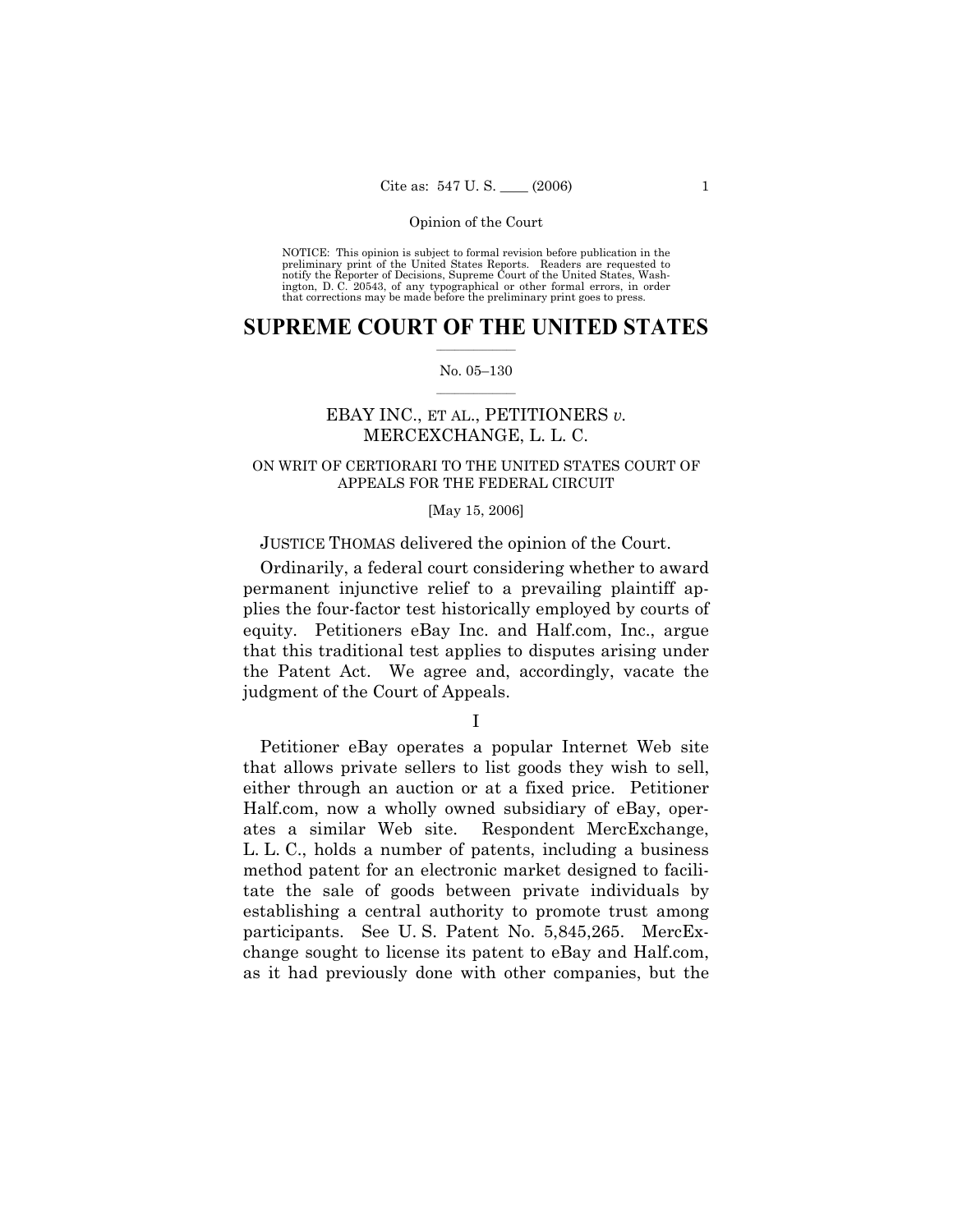parties failed to reach an agreement. MercExchange subsequently filed a patent infringement suit against eBay and Half.com in the United States District Court for the Eastern District of Virginia. A jury found that MercExchange's patent was valid, that eBay and Half.com had infringed that patent, and that an award of damages was appropriate.1

Following the jury verdict, the District Court denied MercExchange's motion for permanent injunctive relief. 275 F. Supp. 2d 695 (2003). The Court of Appeals for the Federal Circuit reversed, applying its "general rule that courts will issue permanent injunctions against patent infringement absent exceptional circumstances." 401 F. 3d 1323, 1339 (2005). We granted certiorari to determine the appropriateness of this general rule. 546 U. S  $(2005).$ 

II

According to well-established principles of equity, a plaintiff seeking a permanent injunction must satisfy a four-factor test before a court may grant such relief. A plaintiff must demonstrate: (1) that it has suffered an irreparable injury; (2) that remedies available at law, such as monetary damages, are inadequate to compensate for that injury; (3) that, considering the balance of hardships between the plaintiff and defendant, a remedy in equity is warranted; and (4) that the public interest would not be disserved by a permanent injunction. See, *e.g.*, *Weinberger*  v. *Romero-Barcelo,* 456 U. S. 305, 311–313 (1982); *Amoco Production Co.* v. *Gambell,* 480 U. S. 531, 542 (1987). The decision to grant or deny permanent injunctive relief is an act of equitable discretion by the district court, reviewable on appeal for abuse of discretion. See, *e.g.*, *Romero-*

——————

<sup>1</sup>EBay and Half.com continue to challenge the validity of MercExchange's patent in proceedings pending before the United States Patent and Trademark Office.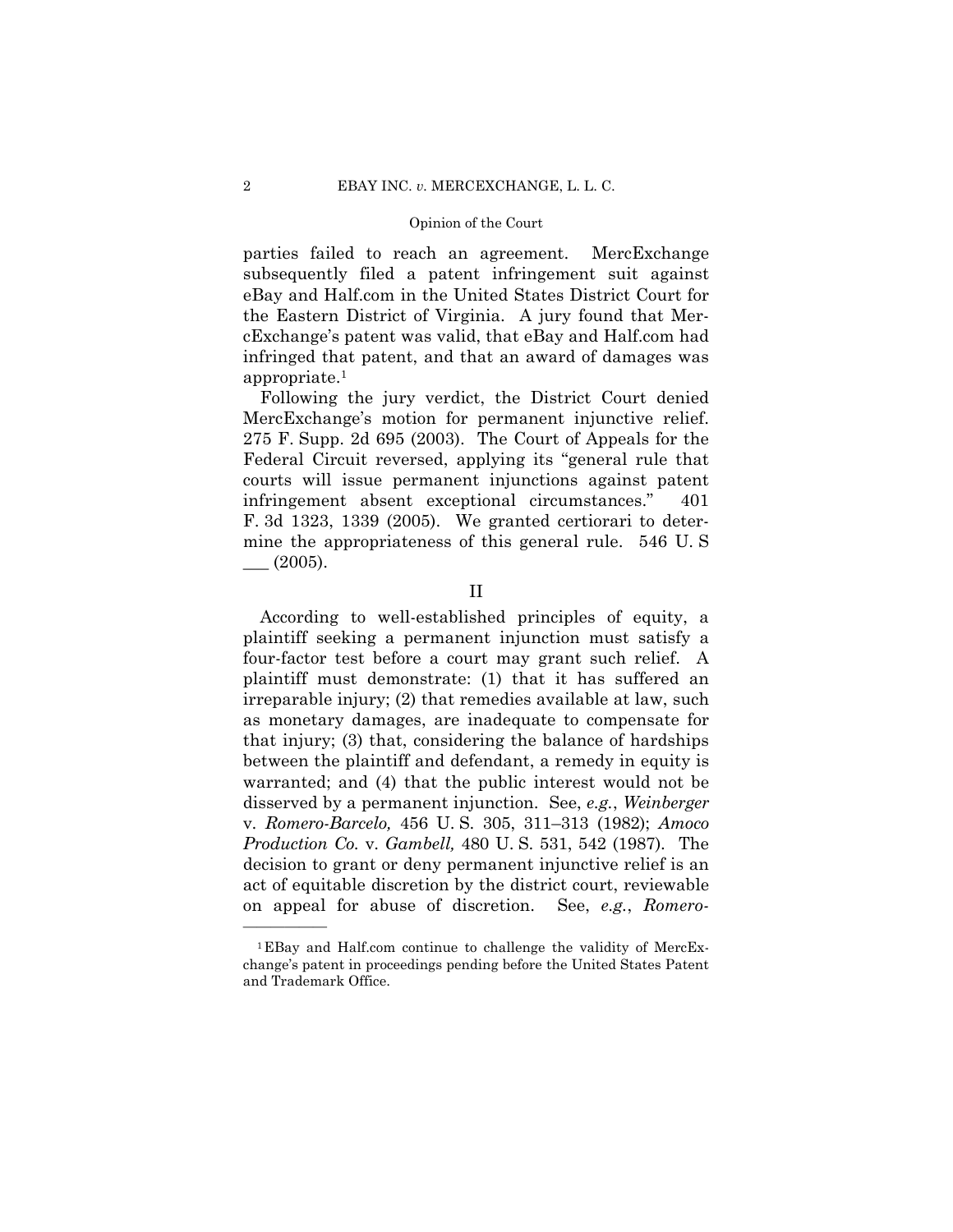*Barcelo*, 456 U. S., at 320.

——————

These familiar principles apply with equal force to disputes arising under the Patent Act. As this Court has long recognized, "a major departure from the long tradition of equity practice should not be lightly implied." *Ibid.;* see also *Amoco*, *supra*, at 542. Nothing in the Patent Act indicates that Congress intended such a departure. To the contrary, the Patent Act expressly provides that injunctions "may" issue "in accordance with the principles of equity."  $35 \text{ U}$ . S. C.  $\S 283.2$ 

To be sure, the Patent Act also declares that "patents shall have the attributes of personal property," §261, including "the right to exclude others from making, using, offering for sale, or selling the invention,"  $$154(a)(1)$ . According to the Court of Appeals, this statutory right to exclude alone justifies its general rule in favor of permanent injunctive relief. 401 F. 3d, at 1338. But the creation of a right is distinct from the provision of remedies for violations of that right. Indeed, the Patent Act itself indicates that patents shall have the attributes of personal property "[s]ubject to the provisions of this title," 35 U. S. C. §261, including, presumably, the provision that injunctive relief "may" issue only "in accordance with the principles of equity," §283.

This approach is consistent with our treatment of injunctions under the Copyright Act. Like a patent owner, a copyright holder possesses "the right to exclude others from using his property." *Fox Film Corp.* v. *Doyal,* 286 U. S. 123, 127 (1932); see also *id.*, at 127–128 ("A copyright, like a patent, is at once the equivalent given by the public for benefits bestowed by the genius and meditations

<sup>2</sup>Section 283 provides that "[t]he several courts having jurisdiction of cases under this title may grant injunctions in accordance with the principles of equity to prevent the violation of any right secured by patent, on such terms as the court deems reasonable."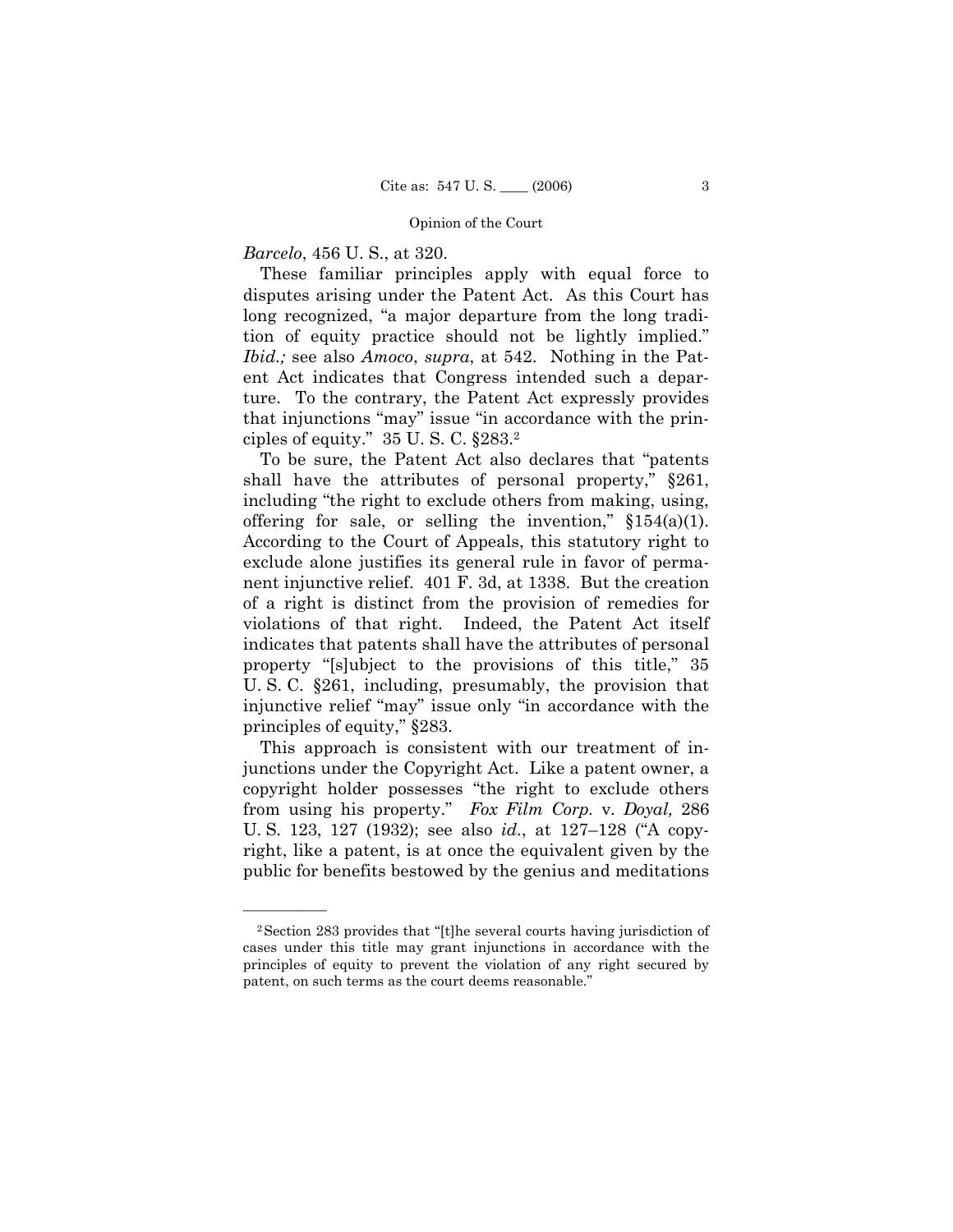and skill of individuals, and the incentive to further efforts for the same important objects" (internal quotation marks omitted)). Like the Patent Act, the Copyright Act provides that courts "may" grant injunctive relief "on such terms as it may deem reasonable to prevent or restrain infringement of a copyright." 17 U. S. C. §502(a). And as in our decision today, this Court has consistently rejected invitations to replace traditional equitable considerations with a rule that an injunction automatically follows a determination that a copyright has been infringed. See, *e.g.*, *New York Times Co.* v. *Tasini,* 533 U. S. 483, 505 (2001) (citing *Campbell* v. *Acuff-Rose Music, Inc.,* 510 U. S. 569, 578, n. 10 (1994)); *Dun* v. *Lumbermen's Credit Assn.,* 209 U. S. 20, 23– 24 (1908).

Neither the District Court nor the Court of Appeals below fairly applied these traditional equitable principles in deciding respondent's motion for a permanent injunction. Although the District Court recited the traditional four-factor test, 275 F. Supp. 2d, at 711, it appeared to adopt certain expansive principles suggesting that injunctive relief could not issue in a broad swath of cases. Most notably, it concluded that a "plaintiff's willingness to license its patents" and "its lack of commercial activity in practicing the patents" would be sufficient to establish that the patent holder would not suffer irreparable harm if an injunction did not issue. *Id.*, at 712. But traditional equitable principles do not permit such broad classifications. For example, some patent holders, such as university researchers or self-made inventors, might reasonably prefer to license their patents, rather than undertake efforts to secure the financing necessary to bring their works to market themselves. Such patent holders may be able to satisfy the traditional four-factor test, and we see no basis for categorically denying them the opportunity to do so. To the extent that the District Court adopted such a categorical rule, then, its analysis cannot be squared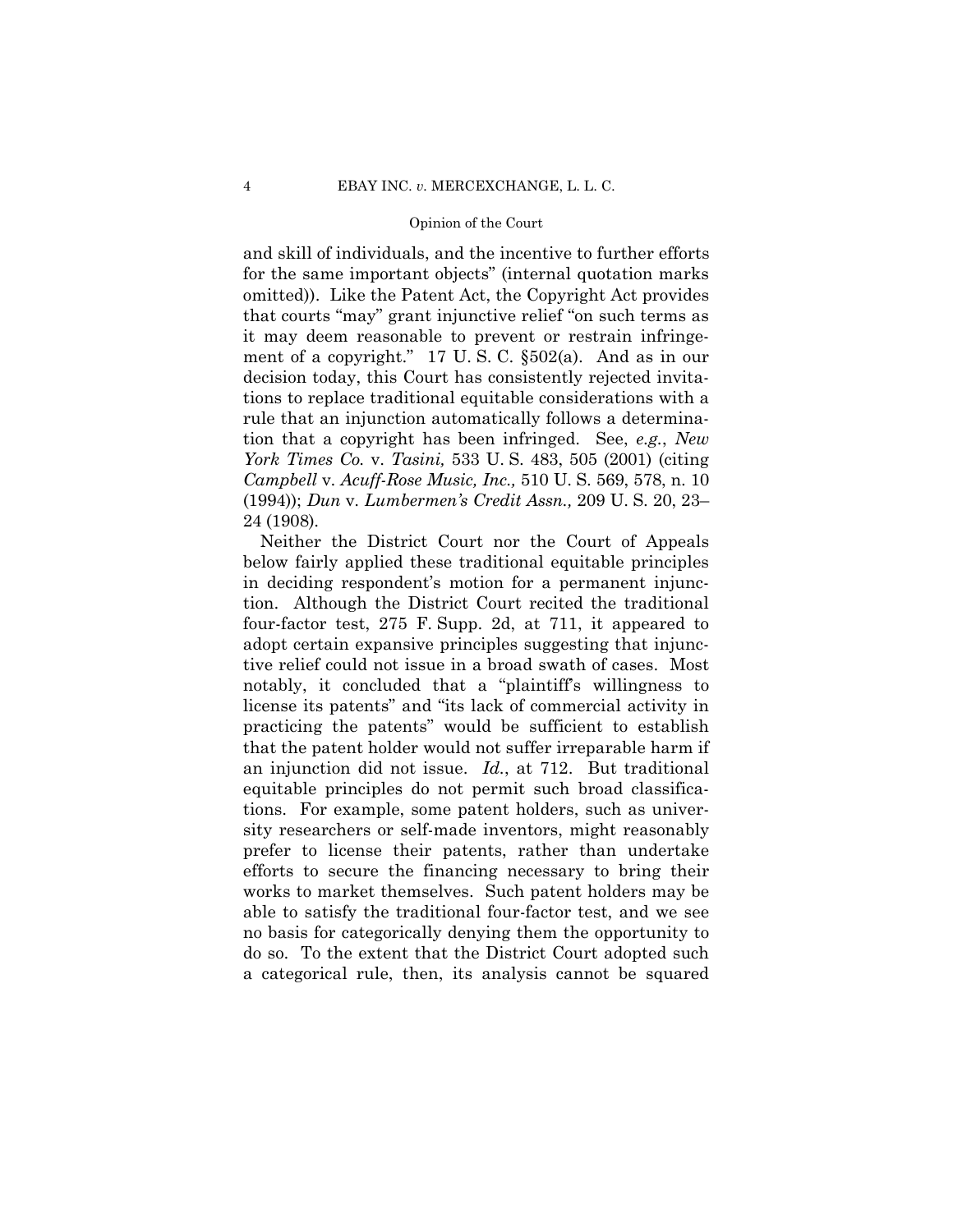with the principles of equity adopted by Congress. The court's categorical rule is also in tension with *Continental Paper Bag Co.* v. *Eastern Paper Bag Co.,* 210 U. S. 405, 422– 430 (1908), which rejected the contention that a court of equity has no jurisdiction to grant injunctive relief to a patent holder who has unreasonably declined to use the patent.

In reversing the District Court, the Court of Appeals departed in the opposite direction from the four-factor test. The court articulated a "general rule," unique to patent disputes, "that a permanent injunction will issue once infringement and validity have been adjudged." 401 F. 3d, at 1338. The court further indicated that injunctions should be denied only in the "unusual" case, under "exceptional circumstances" and "'in rare instances . . . to protect the public interest.'" *Id.*, at 1338–1339. Just as the District Court erred in its categorical denial of injunctive relief, the Court of Appeals erred in its categorical grant of such relief. Cf. *Roche Products* v. *Bolar Pharmaceutical Co.*, 733 F. 2d 858, 865 (CAFed 1984) (recognizing the "considerable discretion" district courts have "in determining whether the facts of a situation require it to issue an injunction").

Because we conclude that neither court below correctly applied the traditional four-factor framework that governs the award of injunctive relief, we vacate the judgment of the Court of Appeals, so that the District Court may apply that framework in the first instance. In doing so, we take no position on whether permanent injunctive relief should or should not issue in this particular case, or indeed in any number of other disputes arising under the Patent Act. We hold only that the decision whether to grant or deny injunctive relief rests within the equitable discretion of the district courts, and that such discretion must be exercised consistent with traditional principles of equity, in patent disputes no less than in other cases governed by such standards.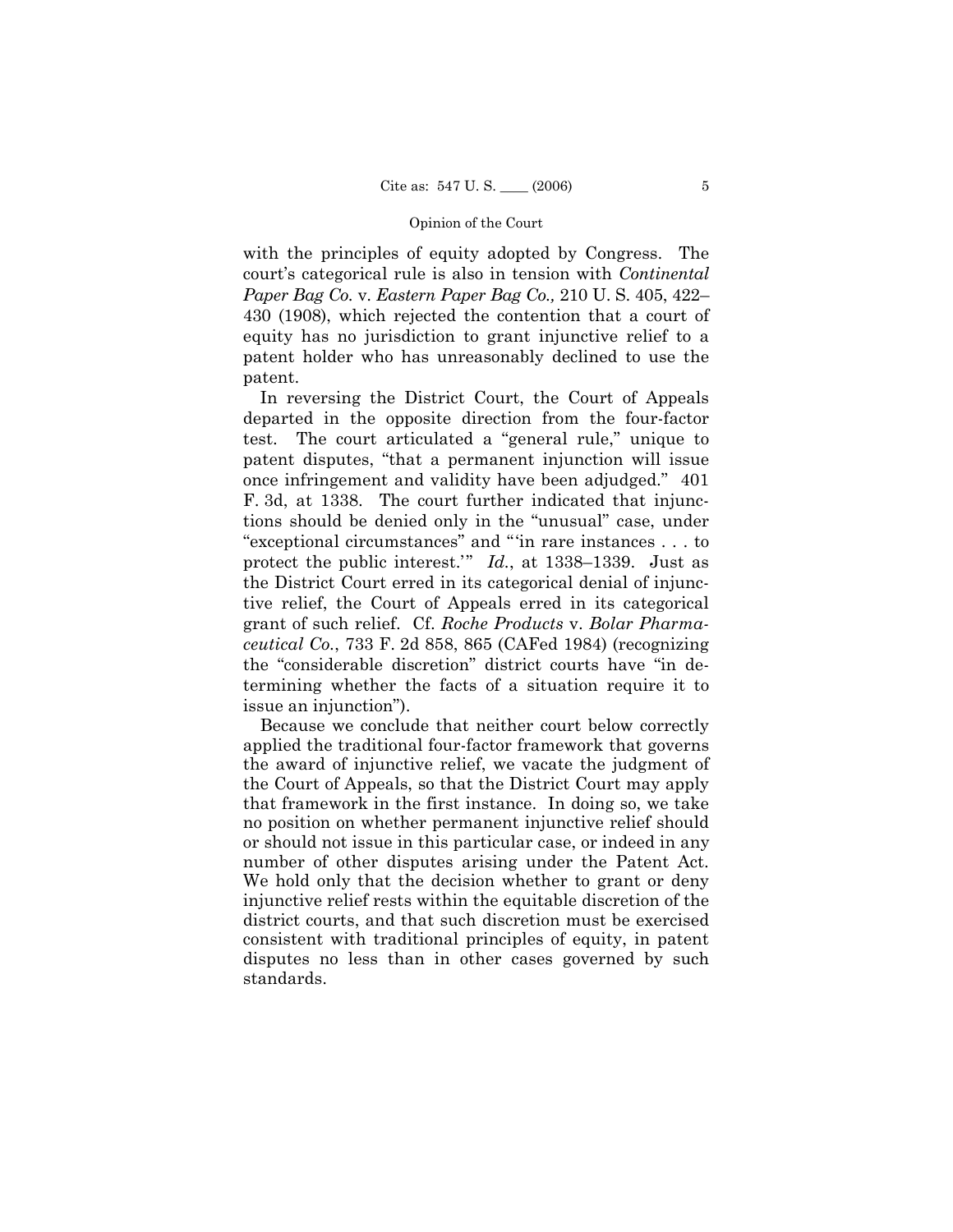Accordingly, we vacate the judgment of the Court of Appeals, and remand for further proceedings consistent with this opinion.

*It is so ordered.*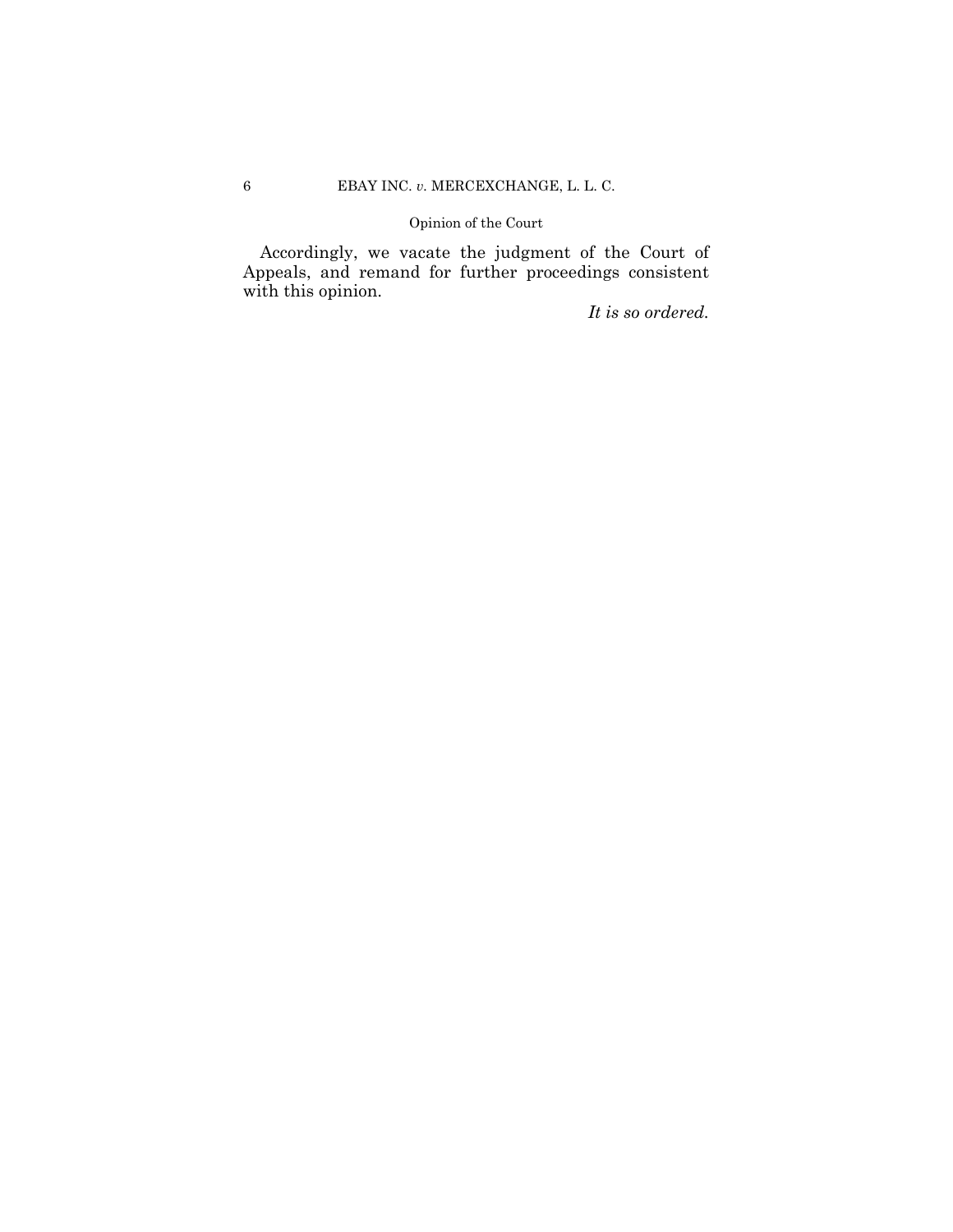ROBERTS, C. J., concurring

## $\frac{1}{2}$  , where  $\frac{1}{2}$ **SUPREME COURT OF THE UNITED STATES**

## $\mathcal{L}=\mathcal{L}$ No. 05–130

# EBAY INC., ET AL., PETITIONERS *v.* MERCEXCHANGE, L. L. C.

# ON WRIT OF CERTIORARI TO THE UNITED STATES COURT OF APPEALS FOR THE FEDERAL CIRCUIT

[May 15, 2006]

CHIEF JUSTICE ROBERTS, with whom JUSTICE SCALIA and JUSTICE GINSBURG join, concurring.

I agree with the Court's holding that "the decision whether to grant or deny injunctive relief rests within the equitable discretion of the district courts, and that such discretion must be exercised consistent with traditional principles of equity, in patent disputes no less than in other cases governed by such standards," *ante,* at 5, and I join the opinion of the Court. That opinion rightly rests on the proposition that "a major departure from the long tradition of equity practice should not be lightly implied." *Weinberger* v. *Romero-Barcelo,* 456 U. S. 305, 320 (1982); see *ante,* at 3.

From at least the early 19th century, courts have granted injunctive relief upon a finding of infringement in the vast majority of patent cases. This "long tradition of equity practice" is not surprising, given the difficulty of protecting a right to *exclude* through monetary remedies that allow an infringer to *use* an invention against the patentee's wishes—a difficulty that often implicates the first two factors of the traditional four-factor test. This historical practice, as the Court holds, does not *entitle* a patentee to a permanent injunction or justify a *general rule*  that such injunctions should issue. The Federal Circuit itself so recognized in *Roche Products, Inc.* v. *Bolar Pharma-*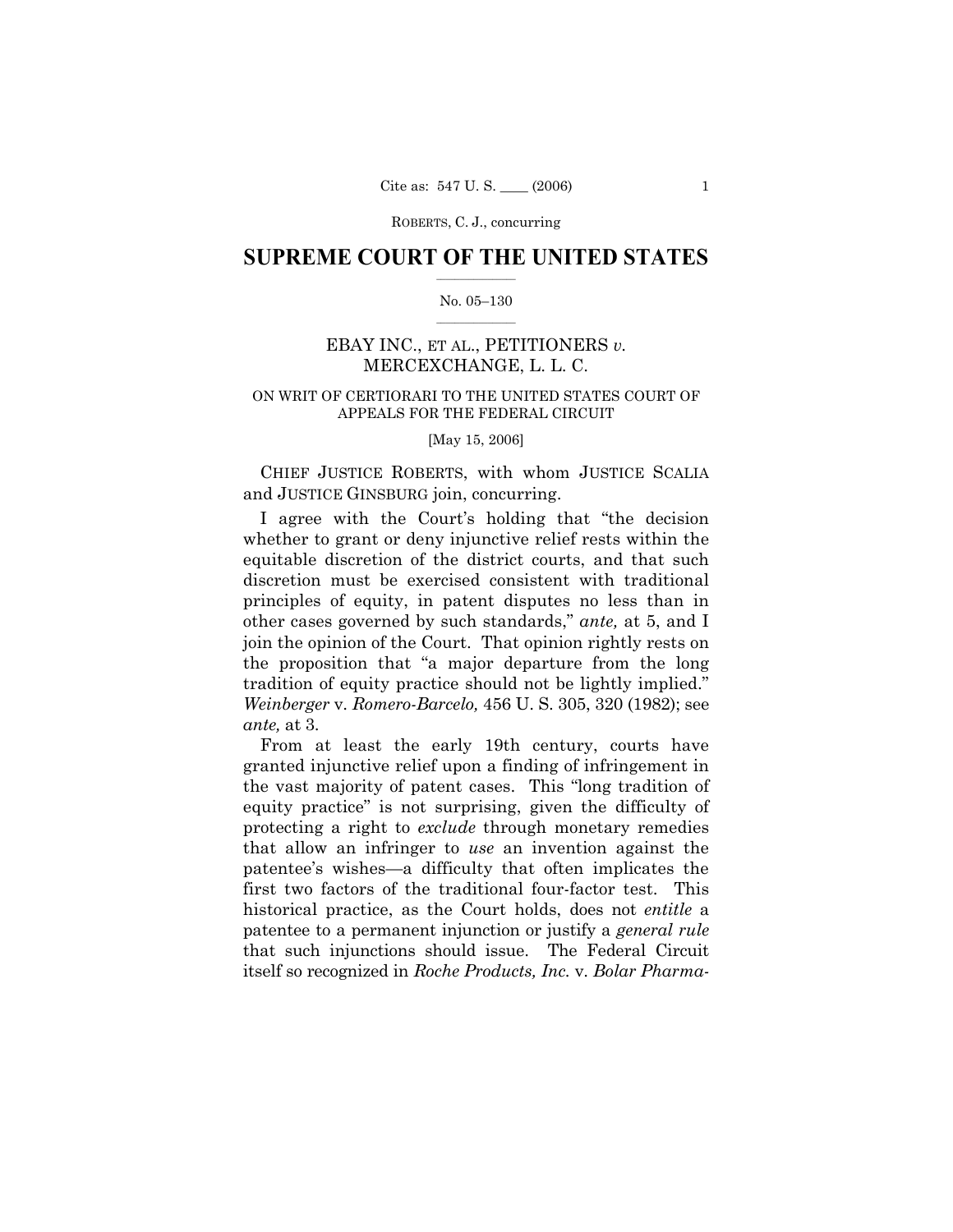## ROBERTS, C. J., concurring

*ceutical Co.*, 733 F. 2d 858, 865–867 (1984). At the same time, there is a difference between exercising equitable discretion pursuant to the established four-factor test and writing on an entirely clean slate. "Discretion is not whim, and limiting discretion according to legal standards helps promote the basic principle of justice that like cases should be decided alike." *Martin* v. *Franklin Capital Corp.,* 546 U.S.  $\frac{1}{2}$  (2005) (slip op., at 6). When it comes to discerning and applying those standards, in this area as others, "a page of history is worth a volume of logic." *New York Trust Co.* v. *Eisner,* 256 U. S. 345, 349 (1921) (opinion for the Court by Holmes, J.).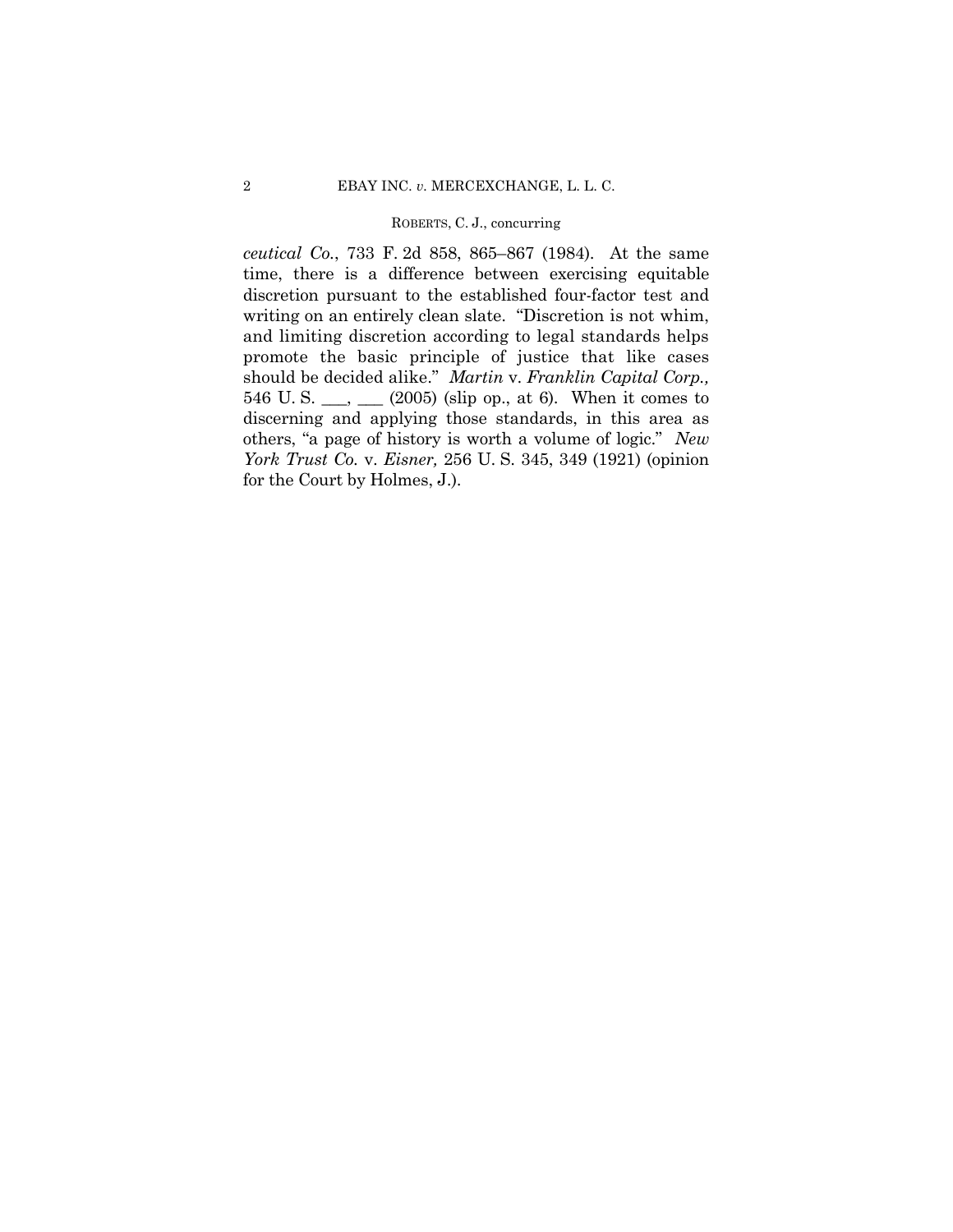KENNEDY, J., concurring

## $\frac{1}{2}$  , where  $\frac{1}{2}$ **SUPREME COURT OF THE UNITED STATES**

## $\mathcal{L}=\mathcal{L}$ No. 05–130

# EBAY INC., ET AL., PETITIONERS *v.* MERCEXCHANGE, L. L. C.

# ON WRIT OF CERTIORARI TO THE UNITED STATES COURT OF APPEALS FOR THE FEDERAL CIRCUIT

[May 15, 2006]

JUSTICE KENNEDY, with whom JUSTICE STEVENS, JUSTICE SOUTER, and JUSTICE BREYER join, concurring.

The Court is correct, in my view, to hold that courts should apply the well-established, four-factor test without resort to categorical rules—in deciding whether to grant injunctive relief in patent cases. THE CHIEF JUSTICE is also correct that history may be instructive in applying this test. *Ante,* at 1–2 (concurring opinion). The traditional practice of issuing injunctions against patent infringers, however, does not seem to rest on "the difficulty of protecting a right to *exclude* through monetary remedies that allow an infringer to *use* an invention against the patentee's wishes." *Ante,* at 1 (ROBERTS, C. J., concurring). Both the terms of the Patent Act and the traditional view of injunctive relief accept that the existence of a right to exclude does not dictate the remedy for a violation of that right. *Ante,* at 3–4 (opinion of the Court). To the extent earlier cases establish a pattern of granting an injunction against patent infringers almost as a matter of course, this pattern simply illustrates the result of the four-factor test in the contexts then prevalent. The lesson of the historical practice, therefore, is most helpful and instructive when the circumstances of a case bear substantial parallels to litigation the courts have confronted before.